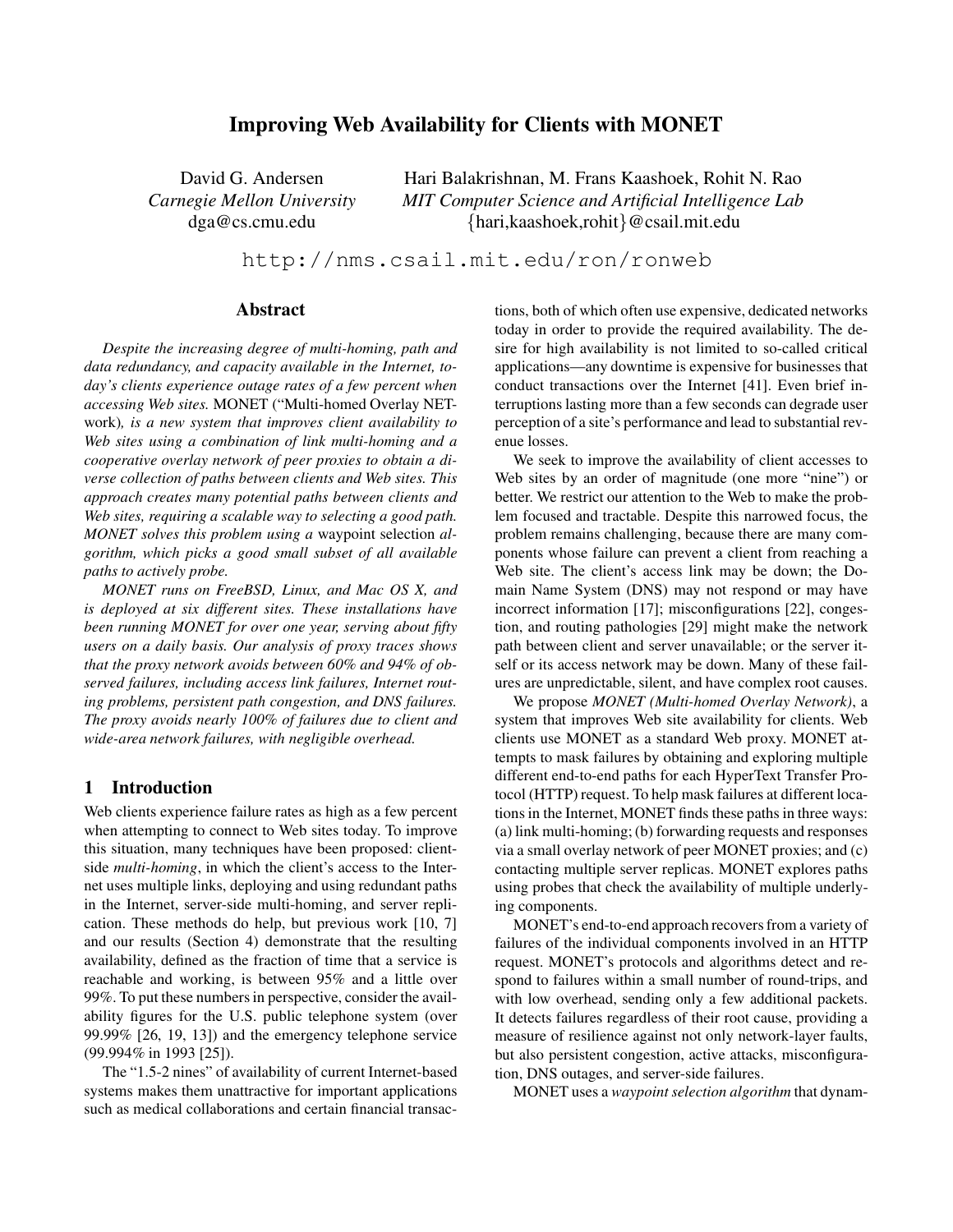ically decides the order in which the many possible paths between client and server should be used, and at what time to use any given path. The algorithm determines this ordering by maintaining statistics about path success rates and connection times through different interfaces and peers. By pruning the large space of possible paths to a handful of the most promising ones, this algorithm reduces MONET's overhead on the network and on Web sites to tolerable levels.

This paper describes a version of MONET that has been in daily use by over fifty people (a conservative estimate; the MONET logs anonymize user activity) at MIT CSAIL since Sept. 2003. The CSAIL proxy is multi-homed to three different ISPs and uses five other peer proxies at different Internet locations.

Our analysis of trace data collected from the MONET installations shows that MONET overcomes at least 60% of all outages (Table 3) and nearly *all* non-server failures (Figure 10), while imposing little overhead . We found that access link failures, wide-area failures, and server-side failures all contributed to the lack of availability and had to be masked. While multi-homing a service alone does not increase its availability (Figure 11), using MONET *in conjunction* with server multi-homing greatly increases availability. This increase arises because MONET reduces client and wide-area failures, *and* because MONET actively seeks out multiple paths to multi-homed sites. MONET achieves significant ("one to two nines") availability improvements at modest cost; for instance, MONET can use a cheap DSL line to greatly increase the availability of a site that already uses BGP multi-homing.

These benefits are tempered by some limitations of the current system. If the different paths available between a proxy and server all share a single point of failure (*e.g.*, a particular network link, a misconfigured DNS database, etc.), MONET will not mask the failure of that element. The current MONET implementation does not mask mid-stream failures that might occur in the middle of a TCP connection; such failures may be recovered from by issuing appropriate HTTP range requests or using transport-layer techniques.

# **2 MONET Design**

MONET consists of a set of Web proxies deployed across the Internet, which serve as conduits for client connections to Web sites. One site might have one or a few proxies, and the entire system a handful to a few hundred proxies.

The goal of MONET is to reduce periods of downtime and exceptional delays that lead to a poor user experience. The idea is to take advantage of several redundant client to server paths, whose failure modes are expected to be mostly independent. MONET must therefore address two questions:

- 1. How to obtain multiple paths from a client to a site?
- 2. Which path(s) to use, and at what times?

The answers are shaped by three requirements:



**Figure 1. The MONET environment. Clients (1) contact Web sites via a local MONET proxy. That local proxy may be multi-homed with multiple local interfaces(2), and may also route requeststhrough remote peer proxies (3). Clients wish to communicate with web sites (4), which may be themselves multi-homed or spread over multiple machines (5). Web sites must be located using DNS (6); DNS servers are typically replicated over multiple machines.**

- **R1** The network overhead introduced by MONET in terms of the number of extra packets and bytes must be low.
- **R2** The overhead imposed on Web servers in terms of TCP connections and data download requests must be low.
- **R3** When possible, MONET should improve userperceived latency, by reducing the tail of the latency distribution and balancing load on multi-homed links.

The first two requirements preclude an approach that simply attempts concurrent connection requests along all paths between a proxy and Web site.

## **2.1 Obtaining Multiple Paths**

Each proxy has some of the following paths to a Web site at its disposal, as shown in Figure 1. The term *path* refers either to a direct Internet path from one IP address to another, or to an indirect path that goes through an intermediate node.

### *2.1.1 Multi-homed Local Interfaces*

A MONET proxy can obtain Internet access via multiple Internet Service Providers (ISPs), ideally at least two, and perhaps three or four. The proxy can then use a subset of these *local interfaces*, either concurrently or serially, to resolve DNS names and to connect to Web sites. The MONET proxy is assigned one IP address from each upstream ISP, allowing it to direct requests through any chosen provider. This "hostbased" multi-homing approach works particularly well for MONET proxies in smaller organizations, providing them the benefits of multi-homing without the complexity of BGP configuration and management.

MONET initiates several TCP connections (sending TCP SYNs) to the server both to probe and to establish a connection over which to request data. The proxy then directs requests only along a link over which a connection succeeded.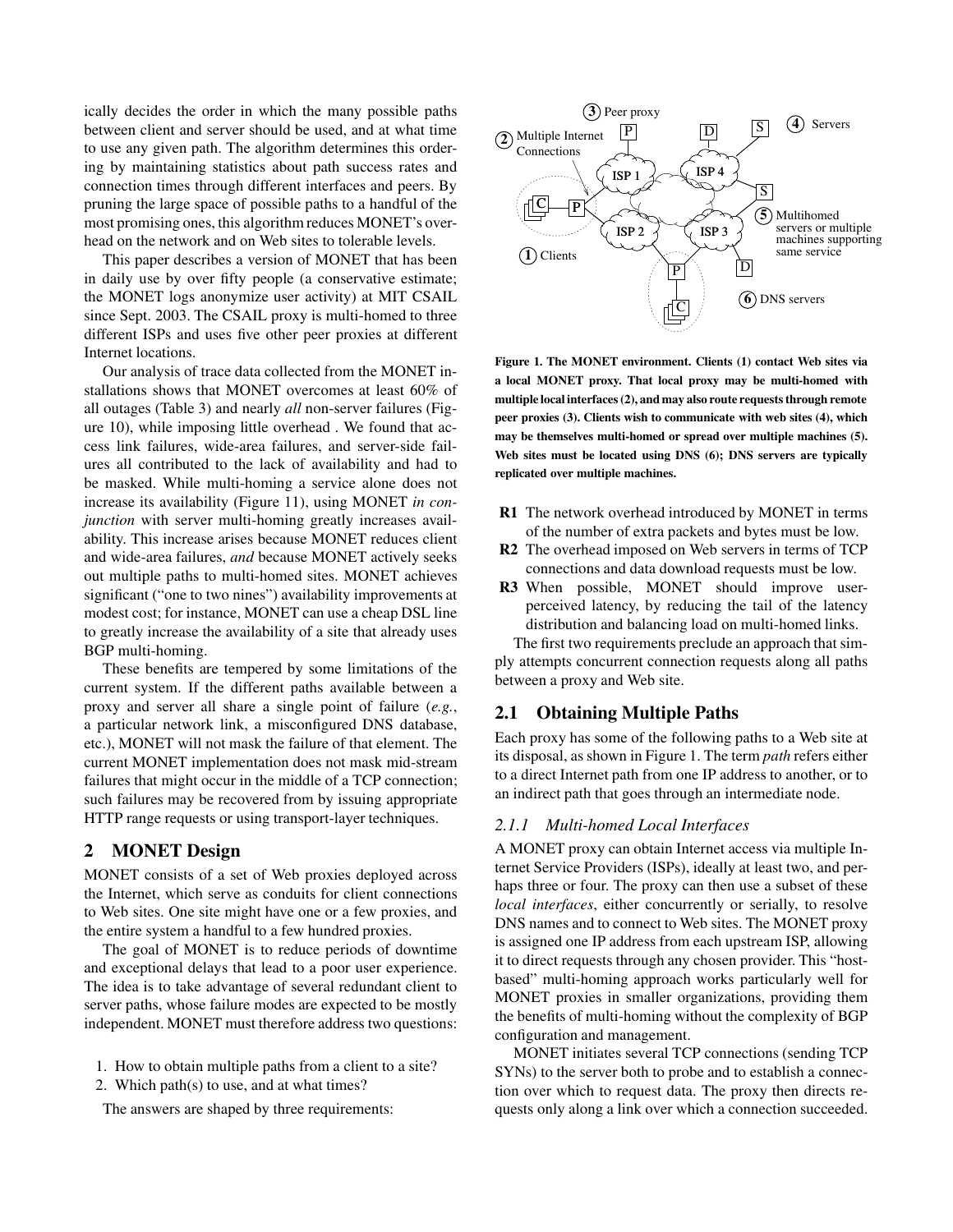

**Figure 2. The ICP+ protocol probing a path through a peer. The peer proxy uses a cached DNS response for the site. After the ICP+ probe, the client proxy sends via TCP a request to the peer proxy to fetch the object; the peer retrieves this data over the TCP connection that it used to probe the site during the first exchange.**

This dual use of the TCP SYN packets reduces network overhead, and is an effective tactic for choosing between a set of replicated servers [11]. Only one of these connections will be used to retrieve data.

### *2.1.2 Paths Through Peer Proxies*

An overlay network is a convenient way of obtaining access to multiple paths between two end points, allowing many Internet path failures to be masked [7]. Building upon this observation, MONET attempts to find additional paths using an overlay network of peer proxies. To let MONET probe the availability of these paths, we designed ICP+, a backwardcompatible extension to the Inter-Cache Protocol (ICP) [38].

ICP checks whether an object is in a peer's cache. ICP+ extends this check by optionally asking the peer to probe the origin server using a TCP SYN, as described earlier, and return the round-trip connection establishment time. The client proxy can then request the object via a TCP connection to the peer proxy. Figure 2 depicts the operation of ICP+.

An ICP+ query includes the URL of the object that the proxy wants to retrieve through a peer proxy. A peer proxy handles ICP+ queries just like requests from its clients, but the proxy does not contact other peer proxies in turn. MONET proxies handle ICP+ queries as follows:

- 1. If the object is cached, then reply immediately.
- 2. If an open connection to the server exists, then reply with that connection's establishment RTT.
- 3. Else, resolve DNS, perform waypoint selection, ignore other peer paths;

Open a connection to the server;

Reply with RTT when TCP established.

The operation of a proxy with one peer proxy is illustrated



**Figure 3. The client proxy performs several queries in parallel. When the request begins (1), it simultaneously begins DNS resolution (2), and contacts peer proxies for the object (3). After DNS resolution has completed, the MONET proxy attempts TCP connections (delayed by the output of the waypoint selection step) to the remote server via multiple local interfaces (4). The remote proxy performs the same operations and returns a reply to the client proxy. The MONET proxy retrieves the data via the local or indirect path that responded first.**

in Figure 3. This diagram shows one additional benefit of performing the ICP+ queries in parallel with sending TCP SYNs to the origin server: it eliminates delays that the proxy would ordinarily experience waiting for ICP replies. If the ICP replies for a cached object are delayed, the client proxy might fetch the object directly, which is the correct behavior if the origin server is closer than the peer proxy.

### *2.1.3 Multi-homed Web Sites*

Web sites are sometimes replicated on distinct hosts, or are multi-homed using different links to the Internet. The DNS name for a replicated site is often bound to multiple IP addresses. MONET considers each address as corresponding to a different server machine or Internet path, although portions of the paths may be shared (we believe that configurations that deliberately violate this assumption are rare).

Today's Web clients typically contact only one address for a Web site, or they wait between 30 seconds and 13 minutes before contacting subsequent addresses. Because they cannot count on clients to quickly fail over, Web site administrators rely on one of two mechanisms to direct clients to a working server. Many sites use front-end load distributors to direct clients to a host in a cluster. Others answer DNS queries with responses that have very low TTL (time to live) values, forcing clients to frequently refresh the nameto-address mapping for the site. If a server fails, the DNS server stops announcing the failed address. MONET masks failures on shorter timescales without requiring Web sites to set low TTLs in their DNS records.

#### *2.1.4 Multi-path DNS Resolution*

A MONET proxy performs at least two concurrent DNS requests (on different local interfaces) to mask DNS failures for two reasons. First, DNS servers are—or should be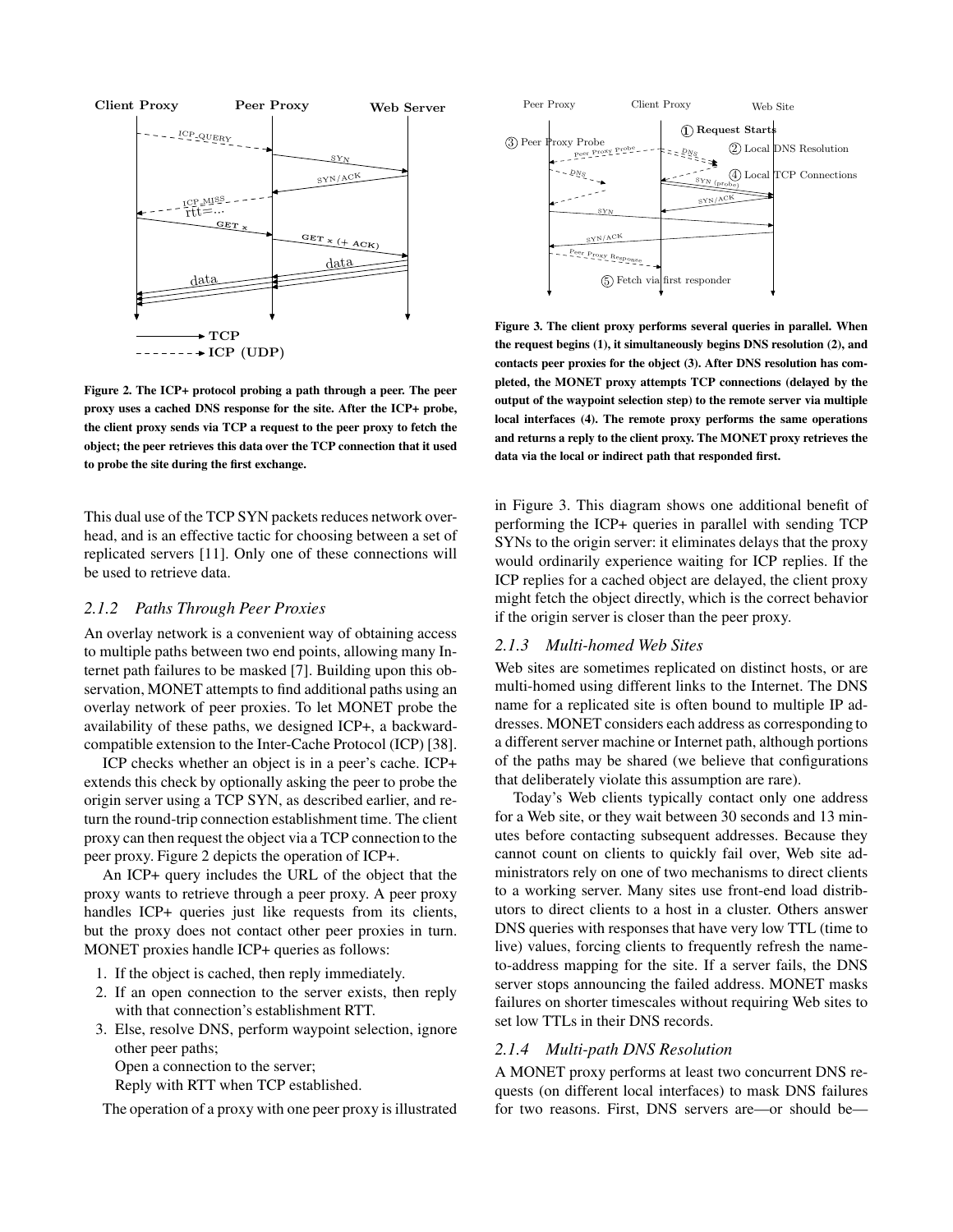replicated, so finding multiple paths is easy. Second, sending multiple DNS requests does not cause high network overhead because DNS lookups are much less frequent than TCP connections: in our Web traces, 86% of the connections from the deployed MONET proxy to remote servers used a cached DNS entry. This number is consistent with other studies of DNS and TCP workloads [17], which estimated that overall cache hit rates were between 70 and 80%.

Because some server-side content distribution services return DNS responses tailored to a client's location in the network, a MONET proxy performs DNS resolution using only its local interfaces. Each peer proxy performs its own DNS resolution. This localized resolution helps the MONET proxy fetch data from a replica near it.

## **2.2 Choosing Paths: Waypoint Selection**

If a MONET proxy has  $\ell$  local links and r single-homed peer proxies it can use, and if the site has s IP addresses, then the total number of potential paths to the Web site at the proxy's disposal is  $\ell \cdot s$  direct paths plus  $\ell \cdot r \cdot s$  indirect paths. If each peer proxy has  $\ell$  local interfaces of its own, then the number of paths increases to  $\ell \cdot s$  direct paths plus  $\ell^3 \cdot r \cdot s$  indirect paths. For even moderate values of  $\ell, r$ , and s, this number is considerable; *e.g.*, when  $\ell = 3$ ,  $r = 10$ , and  $s = 2$ , the number of possible paths is 546. When the peer proxies are single-homed, this number is 66, still quite large.

Of course, not all of these paths are truly independent of each other, and pairs of paths may actually share significant common portions. Each path, however, has something different from all the other paths in the set. MONET uses waypoint selection to pick subsets of its paths to probe at different times.

The waypoint selection algorithm takes the available local interfaces, peer-proxy paths, and target Web site IP addresses, and produces an ordered list of these interfaces and paths. Each element of this list is preceded by an optional delay that specifies the time that should elapse before the corresponding path is probed. The proxy attempts to connect to the server(s) in the specified order. The waypoint selection algorithm seeks to order paths according to their likelihood of success, but it must also occasionally attempt to use paths that are not the best to determine whether their quality has changed. MONET attempts these secondary paths in parallel with the first path returned by waypoint selection. If the measured path connects first, MONET uses it as it would any other connection.

Waypoint selection is superficially similar to classical server selection in which a client attempts to pick the best server according to some metric. Under waypoint selection, however, a client can use its history of connections to a variety of servers along different paths to infer whether or not those paths are likely to be functioning, and what the path loss probabilities are. Then, when confronted with a request involving a new server, the client can decide which of its paths are best suited to retrieve data.

# *2.2.1 Which Paths to Probe*

MONET ranks its local links and local link-remote proxy pairs using an exponential weighted moving average (EWMA) of the success rate (fraction of probes that received a response within a timeout period) along each of these paths. It breaks ties using average response time. The algorithm updates the success rate for a local link a short time after sending a TCP SYN or DNS request using that link. Similarly, ICP+ queries update the statistics for the particular local link-proxy pair through which the query was sent.

The proxy sends all DNS requests both on the local link with the highest success rate and also via a randomly selected second local link. The proxy also attempts an additional TCP SYN to the site or sends an ICP+ query to a random peer via a random link between 1% and 10% of the time to measure infrequently used paths.

In designing MONET's waypoint selection algorithm, we considered only schemes that rank the local links and peer proxy paths, regardless of which servers were previously accessed along the various paths. Grouping the success rates by remote site name or IP prefix might yield additional benefit.

# *2.2.2 When to Probe Paths*

To keep overhead small, a MONET proxy should perform the next request attempt only when it is likely that each prior attempt has failed. The delay between requests on different paths must be long enough to ensure this behavior, but short enough so that requests are fulfilled without undue delay. This delay should adapt to changing network conditions.

Measurements of round-trip connect times from the operational MONET proxy at MIT show that their distribution is multi-peaked (the "knee" on the CDF, and the peaks in the histogram in Figure 4), suggesting that the best delay threshold is just after one of the peaks. For example, in this figure, very few arrivals occur between 0.6 and 3.1 seconds; increasing the threshold past 0.6 seconds increases delay without significantly reducing the chances of a spurious probe.

We explored two ways of estimating this delay threshold:

1. k**-means clustering.** This method identifies the peaks in the connect time PDF by clustering connect time samples into  $k$  clusters, and finding a percentile cutoff just outside one of the peaks (clusters). The centroids found by  $k$ -means with  $k = 16$  are shown as horizontal lines in Figure 4. The clustering is relatively insensitive to the value of k.

This method is computationally expensive, particularly if the clustering is recomputed each time a connection attempt succeeds or fails. Even when the threshold is only recomputed periodically, the computational load and memory requirements may exceed what is acceptable for a busy proxy: the  $k$ -means clustering requires that the proxy maintain a large history of previous probes.

2. *rttvar***-based scheme.** To avoid the cost of the k-means scheme, we considered an *rttvar* scheme inspired by TCP retransmission timers. Each delay sample, independent of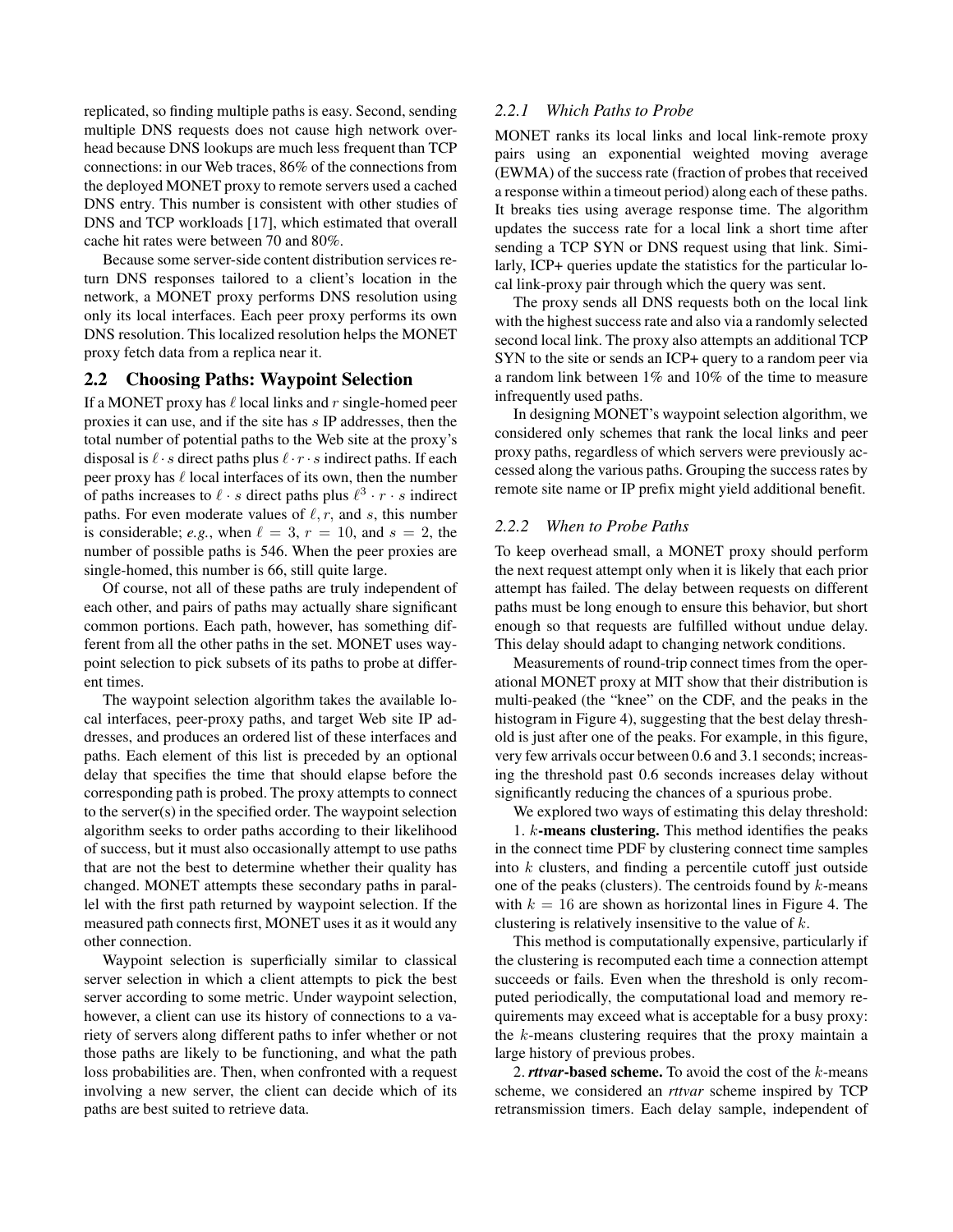

**Figure 4.** k**-means clustering applied to TCP connect times for 137,000 connections from one access link on the east coast to sites around the world. The CDF shows the cumulative fraction of requests amassed by the histogram.**

the server contacted or path used, updates an EWMA estimate of the average delay (*rtt*) and another EWMA estimate of the average linear deviation of the delay (*rttvar*). The delay threshold between subsequent requests is set to  $rtt + 4 \cdot rtv$ ar.

The *rttvar* scheme is substantially simpler to calculate than  $k$ -means clustering, but it may pick a threshold in the middle of a "valley" between two peaks in the delay sample distribution. In practice, measurements from MONET (*e.g.*, the data illustrated in Figure 4) show that *rttvar* estimates an 800 ms delay threshold, while k-means estimates thresholds of 295 ms (2% false transmission probability), 750 ms  $(1.6\%)$ , and 3.2s (1%). A MONET using the 2% k-means estimator would decide that its first connection had failed after 300 ms instead of 800 ms, reducing the fail-over time for the failed connection. We do not believe that this modest latency improvement justifies the complexity and increased computational and storage requirements of the k-means estimation, and so we chose the rttvar scheme for MONET.

# **2.3 The Client-MONET Interface**

Clients specify a set of MONET nodes, preferably nodes that are close to them in the network, as their Web proxies (one proxy is the primary and the rest are backups). The proxybased approach allows MONET to be easily and incrementally deployed within an organization, and has been essential to attracting users and gathering data using live user traffic. In addition to ease of deployment, we chose the proxy approach because it provides two other significant benefits:

**1. Path information**: Because a MONET proxy observes what *site* clients want to contact (such as www.example.com), instead of merely seeing a destination IP address, it has access to several more paths for the waypoint selection algorithm to consider when the site is replicated across multiple IP addresses. Moreover, by operating at the application layer and resolving the DNS name of a site to its IP addresses, MONET is able to mask DNS errors; such errors are a non-negligible source of client-perceived site outages and long delays [17, 9].

**2. Access control**: Many sites control access to content based upon the originating IP address, which is changed by using a different local link or by transiting through a remote proxy. Early users of MONET were occasionally unable to access material in licensed scientific journals, because the proxy had redirected their access through a non-licensed IP address. The deployed MONET proxy is now configured to direct access to 180 licensed web sites through a local interface. As with the CoDeeN proxies [27], this approach also ensures that clients cannot gain unauthorized access to licensed content via MONET.

# **2.4 Putting it All Together**

When presented with a client's request for a URL, MONET followsthe procedure shown in Figure 5. The MONET proxy first determines whether the requested object is cached locally. If not, then the proxy checks to see whether the site has successfully been contacted recently, and if so, uses an open TCP connection to it, if one already exists.<sup>1</sup>

Otherwise, the proxy uses MONET's *waypoint selection* algorithm to obtain an ordered list of the available paths to the site. This list is in priority order, with each element optionally preceded by a delay. The proxy attempts to retrieve the data in the order suggested by this list, probing each path after the suggested delay.

If waypoint selection lists a peer proxy first, the request is issued immediately. MONET concurrently resolves the site's DNS name to its corresponding IP addresses to determine which paths are available for local interfaces. To mask DNS failures, the proxy attempts this resolution using all of its local interfaces.

After resolving the domain name, the proxy sends TCP SYN probes from the selected local interfaces. The proxy retrieves data from the first probe (SYN or peer-proxy request) that responds. The results of the DNS lookups and path probes update information about path quality maintained by the waypoint selection algorithm.

The MONET approach to masking failures operates on three different time-scales to balance the need to adapt rapidly with the desire for low overhead. The slowest adaptation (days or weeks) involves the deployment of multihomed local links and peer proxies in different routing domains. Currently, this configuration is updated manually; automating it is an important future task.

The intermediate time scale adaptation, waypoint selection, maintains a history of success rates on the different paths, allowing MONET to adapt the order of path exploration on a time-scale of several seconds.

To respond to failures within a few round-trip times, the proxy generally attempts the first two paths returned by waypoint selection within a few hundred milliseconds, probing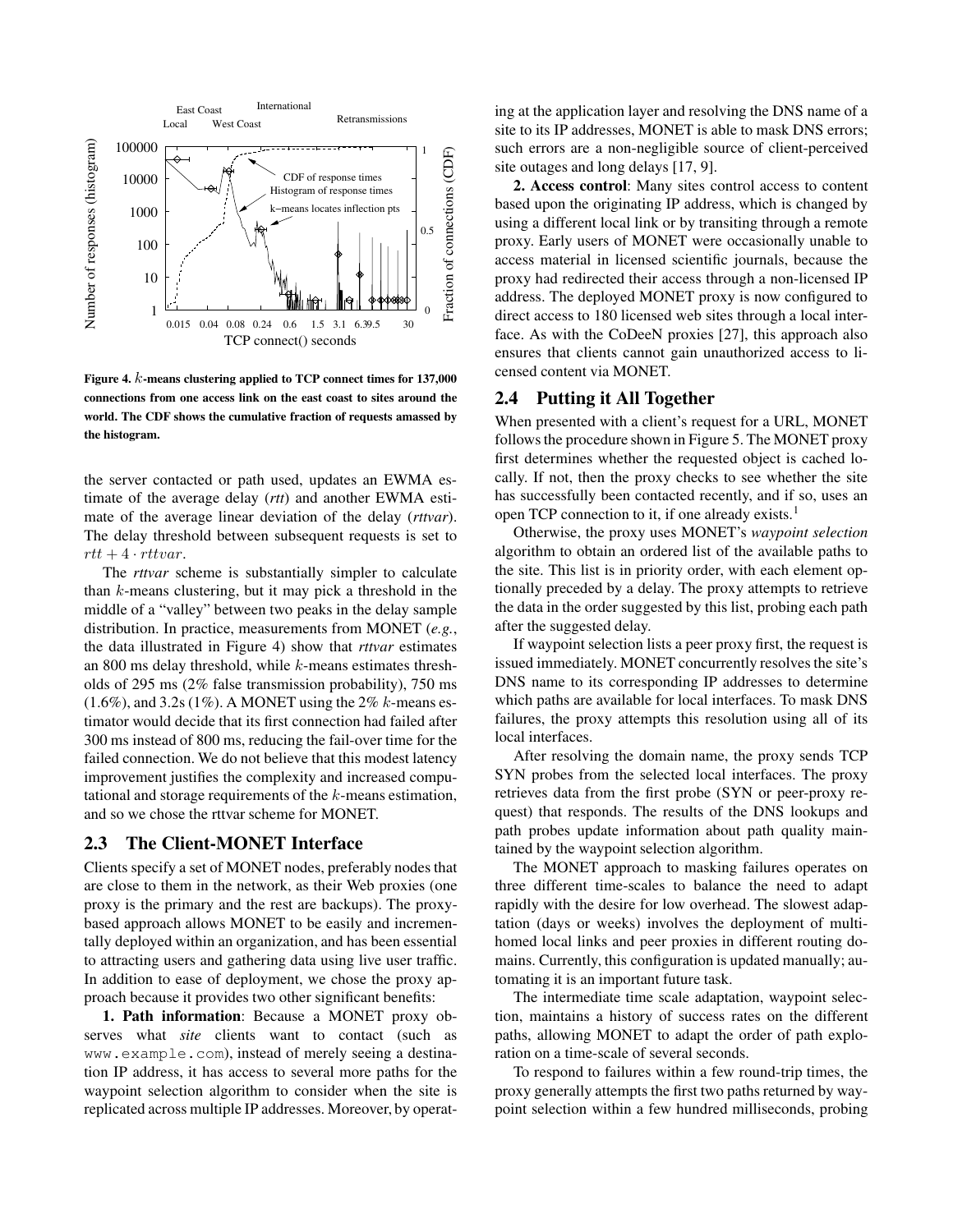

**Figure 5. Request processing in MONET.**



**Figure 6. The squid configuration**

the rest of the paths within a few seconds. If this order is good, the chances of a successful download via one of the probed paths is high, since the probe includes setting up the connection to the destination site.

Once the proxy has established the connection for a request, it uses the same path. MONET could mask mid-stream failures during large transfers by, for example, issuing an HTTP range request to fetch the remaining content, but the current implementation does not do so. Typical Web workloads consist of many smaller objects, so mid-stream failover will not make much difference for most connections.

# **3 Implementation**

The MONET proxy is implemented as a set of changes to the Squid Web proxy [33] and the pdnsd parallel DNS resolver [24], along with a set of host policy routing configurations to support explicit multi-homing. MONET runs under FreeBSD, Linux, and Mac OS X, and should run any POSIX-compliant system that provides a way to support explicit multi-homing.

In the deployed system, Web client configurations are specified with Javascript that arranges for a suitable backup proxy from the specified set to be used if the primary proxy fails. As an extra incentive for users to use the MONET proxy, one front-end blocks common banner ads and pop-up advertisements. Figure 6 shows the Squid configuration.

Because we wanted to evaluate multiple waypoint selec-



**Figure 7. The DNS configuration.** pdnsd **sends queries in parallel to each BIND server, which resolves the query independently.**

tion algorithms, the deployed proxy probes *all* of its paths in parallel without performing waypoint selection. We then used subsets of this all-paths data to determine the performance of the waypoint selection algorithms. The currently deployed waypoint selection algorithm returns a static list of (path, delay) pairs that it chooses based upon the name of the destination Web site, to address the access control problems mentioned in Section 2.3.

# **3.1 Explicit Multi-homing**

The MONET proxy and DNS server explicitly bind to the IP address of each physical interface on the machine. MONET uses FreeBSD's ipfw firewall rules or Linux's policy routing to direct packets originating from a particular address through the correct upstream link for that interface.

The MONET proxy communicates with a front-end DNS server, pdnsd, running on a non-standard high port. pdnsd is a DNS server that does not recursively resolve requests on its own, but instead forwards client requests to several recursive DNS servers in parallel—in our case, to BIND, the Berkeley Internet Name Daemon [5]. An instance of BIND runs on each local interface, as shown in Figure 7. This configuration resolves each DNS query independently on each of the outbound interfaces, so that we can confirm during analysis whether the query would have succeeded or failed if sent on that interface alone. Each BIND resolves the query independently, and rotates through the list of available name servers. Because most domains have at least two name servers [12], MONET usually copes with the failure of one of its links or of a remote DNS server without delay.

## **3.2 ICP+ with Connection Setup**

ICP+ adds two new flags to the ICP QUERY message: ICP FLAG SETUP and ICP FLAG SETUP PCONN. A query with ICP FLAG SETUP requests that the remote proxy attempt a TCP connection to the origin server before returning an ICP MISS. Peer caches that do not support ICP+—or do not wish to provide ICP+ to that client—simply ignore the flag and reply with standard ICP semantics. Squid supports a mechanism for occasionally sending ICMP ping packets to origin servers, using ICP's option data field to return that ping time in response to an ICP query. ICP+ piggybacks upon this mechanism to return the measured RTT from connection initiation.

Because it is used for probing network conditions, ICP+ uses unreliable UDP datagrams to communicate between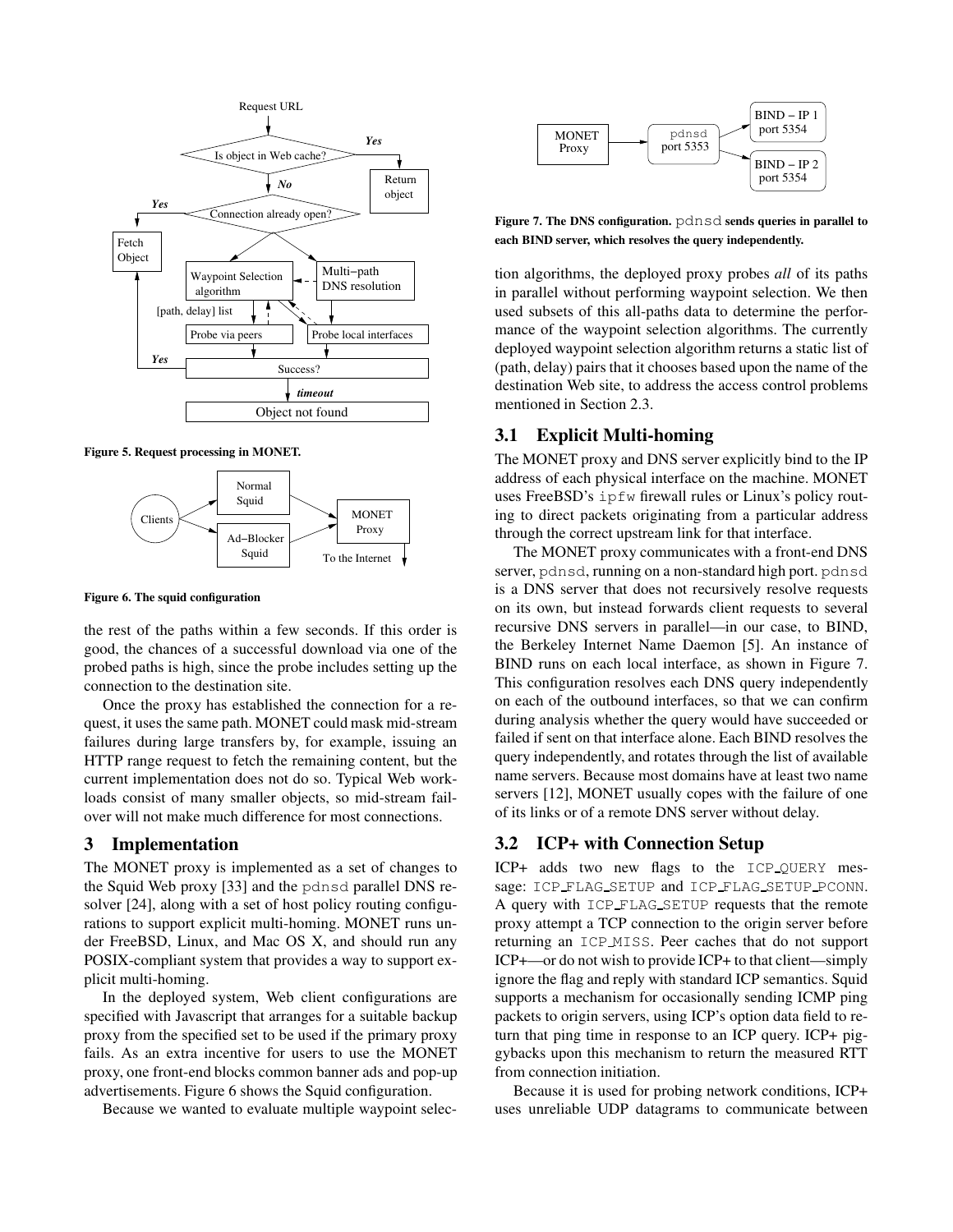| Opcode                     | Version | Message Length |  |  |  |  |
|----------------------------|---------|----------------|--|--|--|--|
| <b>Request Number</b>      |         |                |  |  |  |  |
| <b>Options</b>             |         |                |  |  |  |  |
| Option Data [hops + rtt]   |         |                |  |  |  |  |
| <b>Sender Host Address</b> |         |                |  |  |  |  |
| Payload [URL]              |         |                |  |  |  |  |
|                            |         |                |  |  |  |  |

**Figure 8. The ICP Packet Format. Bold indicates the fields extended to support ICP+. Brackets show the contents of the fields for Web proxy communication.**

peer proxies. Using UDP avoids mistaking temporary failures and packet loss for increased latency, as would happen if a reliable transport protocol like TCP were used for the probes. To treat local interfaces and peer-proxy paths consistently, MONET retransmits lost ICP+ messages with the same 3-second timer that TCP uses for its initial SYN packets. Once a peer has confirmed access to a Web site, the proxies use TCP to transmit objects between them.

MONET uses Squid's persistent connection cache to reduce connection setup overhead. If the originating proxy has a persistent connection open to a Web site, it bypasses peer selection and directly uses the persistent connection, on the assumption that in one of the previous selection attempts, its own connection seemed best. When a remote proxy has a persistent connection to the origin server, it responds immediately to ICP queries, setting the ICP FLAG SETUP PCONN flag, and supplying the RTT from when it initially opened the connection.

Figure 8 shows the ICP packet header with the MONET additions in bold. RFC 2187 notes that the sender host address is normally zero-filled. ICP+ uses this field and the request number to suppress duplicates. A multi-homed MONET proxy can transmit multiple ICP+ probes to a peer, from each of its local interfaces to each of the peer's interfaces. On startup, each MONET proxy picks a 32-bit number as its sender ID (*e.g.*, a random number or a local interface address), and uses the same ID when sending via any of its interfaces. The (sender ID, request  $#$ ) tuple uniquely identifies each request and allows a peer proxy to not send multiple identical requests to a Web server. This mechanism provides additional redundancy between proxies without imposing additional server overhead.

Finally, we note that ICP's lack of authentication causes several known security flaws. The newer UDP-based HyperText Caching Protocol (HTCP) [37] supports strong authentication of requests. HTCP requests also carry request attributes such as cookies that may affect whether an object can be served from cache or not. Our HTCP-based MONET is functionally identical to the ICP-based version. The deployed system uses the more mature ICP+ implementation.

# **3.3 Reducing Server Overhead**

Waypoint selection greatly reduces the number of wasteful connection attempts. MONET must also ensure that the few remaining connection attempts do not unnecessarily create server state. Because modern servers minimize processing of SYN packets (to thwart denial-of-service attacks) using techniques like SYN Cookies [8] and SYN caches [21], MONET can send multiple SYN packets without incurring serious overhead, as long as *exactly one TCP three-way handshake completes*, since a connection consumes significant server resources once the server receives the final ACK in the threeway TCP handshake. After opening one connection successfully, MONET closes the remaining probe connections. If this close occurs before the kernel sent an ACK for the connection, the overhead is avoided. We have proposed a simple kernel modification that reduce the overhead even further, and enables applications to change servers at earlier points in the connection attempt [6]; we omit a detailed discussion because of space constraints.

# **4 Evaluation**

Our experimental evaluation focuses on the number of "nines" of availability achieved with and without MONET. The number of nines does not capture all aspects of availability (such as the rate at which failures occurred and how long they lasted), but it does give a good idea of overall availability (and downtime) with and without MONET.

We address the following questions:

- 1. To what extent do subsystems such as DNS, access links, *etc.* contribute to failures incurred while attempting to access Web sites?
- 2. How well does MONET mask failures, what is its overhead, and how does it compare against an idealized (but high-overhead) scheme that explores all available paths concurrently?
- 3. What aspects (physical multi-homing, peer proxies, *etc.*) of MONET's design contribute to MONET's observed improvement in availability? Is MONET useful if BGP multi-homing is already used at the client?
- 4. How much more of an availability improvement does MONET provide if the Web site is replicated?

# **4.1 MONET Testbed and Data Collection**

We deployed the MONET proxy at six sites from the RON testbed, listed in Table 1. This analysis examines requests sourced from two of these proxies, CSAIL and Mazu , both of which are physically multi-homed. The CSAIL proxy has three peers and uses three local links:

- 1. **MIT:** A 100 Mbits/s link to MIT's network. MIT's network is itself BGP multi-homed to three different upstream ISPs.
- 2. **Cog:** A 100 Mbits/s link from Cogent.
- 3. **DSL:** A 1.5 Mbits/s (downstream), 384 Kbits/s (upstream) DSL link from Speakeasy.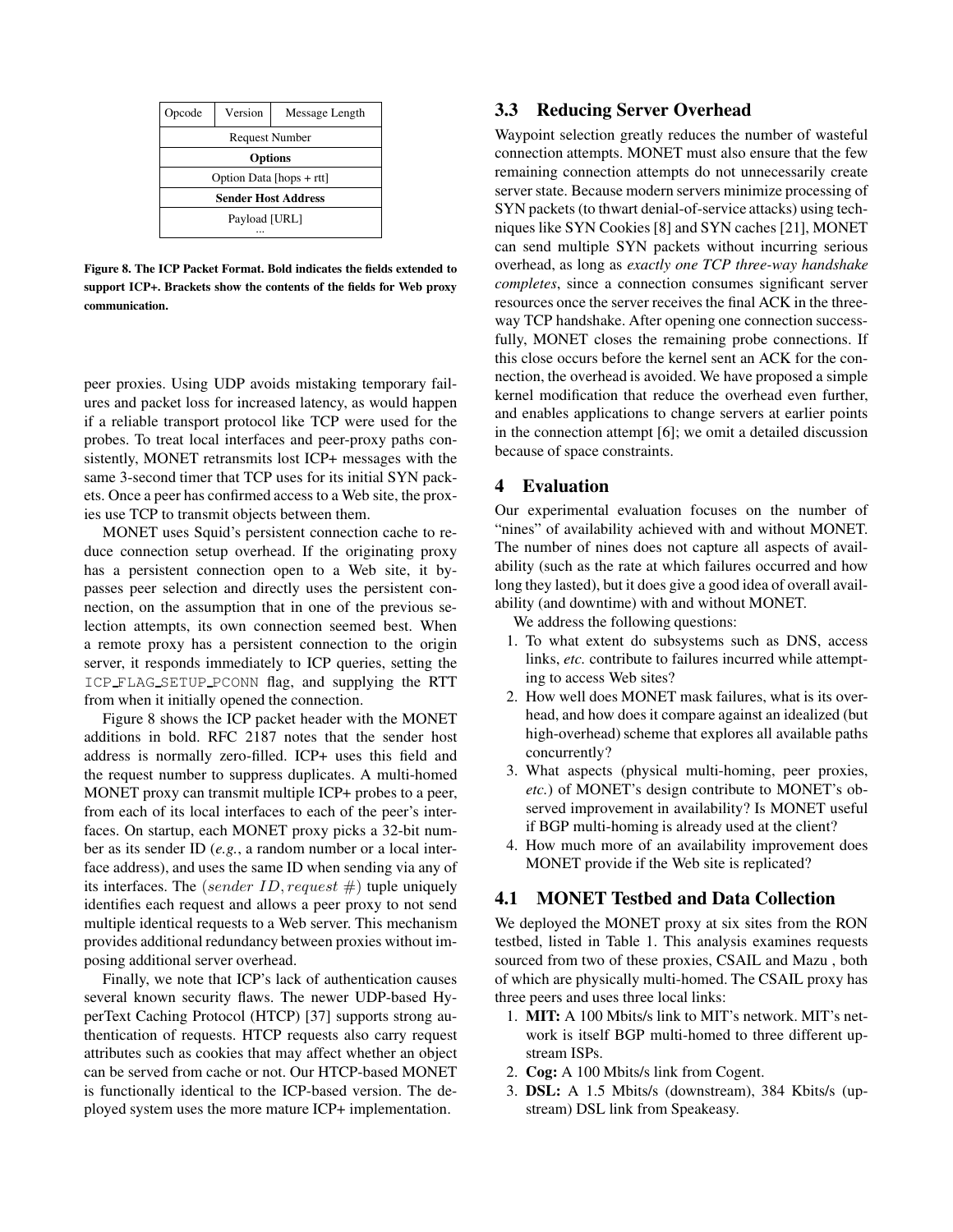

Figure 9. A partial AS-level view of the network connections between five of the deploved MONET proxies (the mediaone and CMU proxies are not shown). The CSAIL proxy peers with NYU, Utah, and Aros; the Mazu proxy peers with CSAIL, Aros, and NYU. The other sites are not directly multi-homed and do not have a significant number of local users; their traces are omitted from the analysis.

| <b>Site</b>  | Connectivity             | <b>Times</b>         |
|--------------|--------------------------|----------------------|
| <b>CSAIL</b> | $3:2x100Mb, 1.5Mb$ DSL   | 6 Dec - 27 Jan 2004  |
| Mazu         | 2: T1, 1.5Mb wireless    | 24 Jan - 4 Feb 2004  |
| Utah         | 1 (US university - West) | proxy-only           |
| Aros         | 1 (US local ISP - West)  | proxy only           |
| <b>NYU</b>   | 1 (US university - East) | proxy-only           |
| Cable        | 2: DSL, Cable            | 22 Sep - 14 Oct 2004 |

**Table 1. The sites at which the MONET proxy was deployed. Mazu's wireless connection uses a commercial wireless provider. The cable modem site was operational for one year, but was monitored only briefly.**

| <b>Request type</b>    | Count       |  |  |
|------------------------|-------------|--|--|
| Client objects fetched | 2.1M        |  |  |
| Cache misses           | 1.3M        |  |  |
| Client bytes fetched   | 28.5 GBytes |  |  |
| Cache bytes missed     | 27.5 GBytes |  |  |
| <b>TCP Connections</b> | 616,536     |  |  |
| <b>Web Sessions</b>    | 137,341     |  |  |
| <b>DNS</b> lookups     | 82.957      |  |  |
|                        |             |  |  |

**Table 2. CSAIL proxy traffic statistics.**

The Mazu proxy uses two different physical access links: a 1.5 Mbits/s T1 link from Genuity, and a 1.5 Mbits/s wireless link from Towerstream. Figure 9 shows the Autonomous Systems (AS) that interconnect our deployed proxies.

The CSAIL proxy has the largest client base, serving about fifty different IP addresses every day. It has been running since April 2003; this evaluation focuses on data collected during a six-week period from December 6, 2003 until January 27, 2004. Analysis of a second one-month period from Sep-Oct 2004 showed results similar to those presented here. Table 2 shows the traffic statistics for the CSAIL proxy.

The MONET proxies record the following events:

1. **Request time:** The time at which the client (or peer) request arrived at the proxy, and, if the request was served, the time at which the HTTP response was sent to the requester. For uncached objects, the proxy also maintains records of the following three events.

- 2. **DNS resolution duration:** The time at which the proxy made a request to pdnsd. For uncached DNS responses, the time at which DNS requests were sent on each local link, and the times at which the corresponding responses were received (if at all).
- 3. **TCP connect duration:** The time at which TCP SYN packets were sent on each local link and the times at which either the TCP connect() call completed, or a TCP connection reset (RST) packet was received.
- 4. **ICP+ duration:** The time at which the proxy sent an ICP+ message to a peer proxy, the time at which it was received by the peer proxy, and the time at which the ICP+ response returned.

In our experiments, when the proxy receives a request for an object from a Web site, it attempts to contact the Web site using *all* of its local interfaces and all of its peer proxies. The proxy records the time at which the original request was received and the times at which the connection establishment steps occurred using each of the local interfaces and peer proxies. Because the proxy uses all of its interfaces concurrently, the later analysis can examine the performance of a proxy that used only a subset of the interfaces. The analysis then simulates the effects of different waypoint selection algorithms by introducing various delays before additional interfaces are used.

We make a few observations about the data collected from the MONET proxies:

**Caching effects:** 37% of valid objects were served from the cache, saving about 3.5% of the requested bytes. As in previous studies, a few large transfers dominated the proxy's byte-count, while the majority of the sessions consisted of smaller requests. These cache hits reduce user-perceived delays, but do not mask many outages: numerous pages either required server re-validation, or included uncached objects.

**Sessions:** We primarily examine the success or failure of a *session*, defined as the first request to a particular server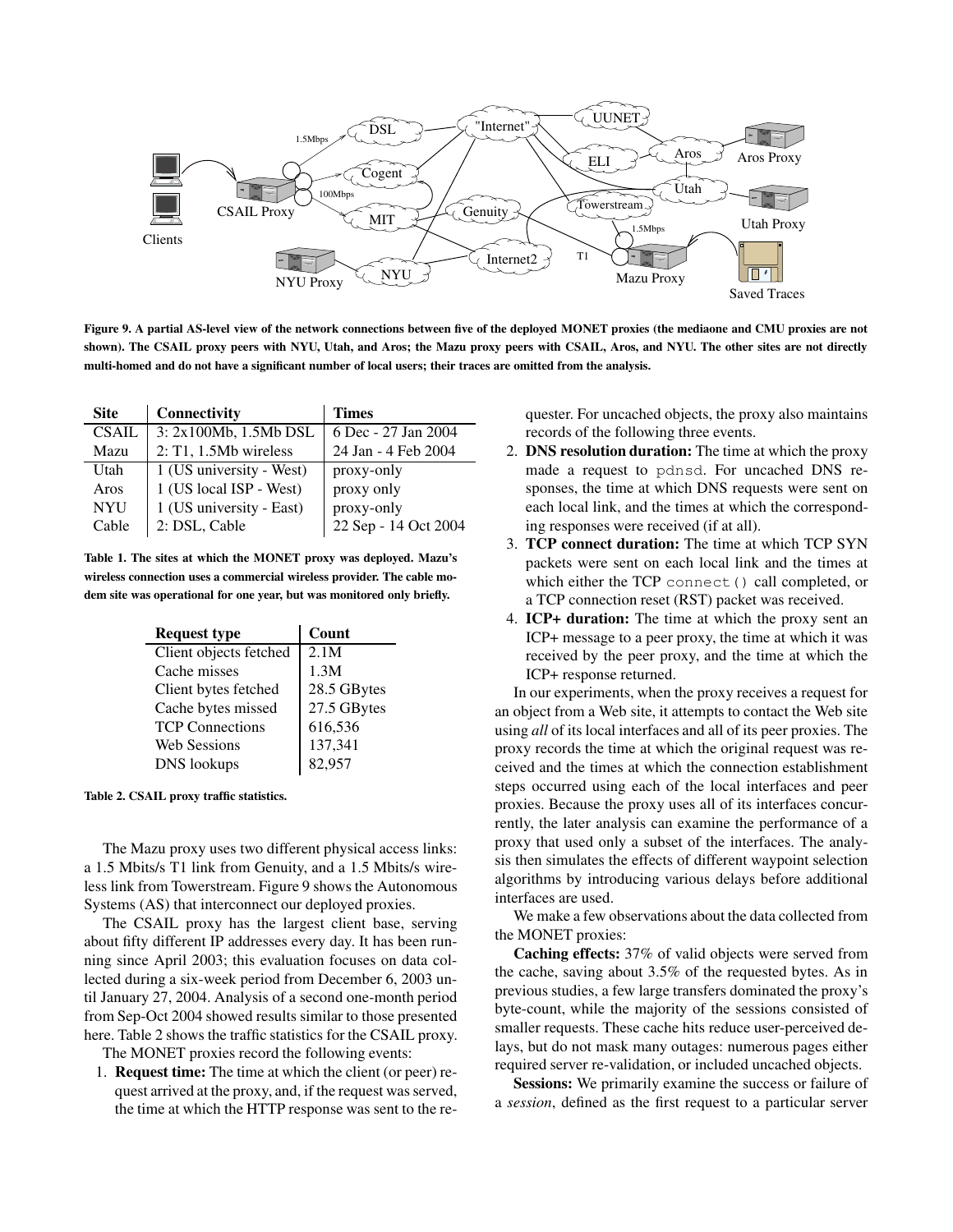for a Web site after 60 seconds or more of inactivity. 2 ). Analyzing failures in terms of sessions rather than connections avoids a significant bias—an unreachable server generates only a *single* failed request, but a successful connection generates a stream of subsequent requests, which would give a false sense of higher availability. The proxy also uses persistent connections to fetch multiple objects from the same Web server, which reduces the total number of TCP connections. The proxy attempted 616,437 connections to external Web sites over 137,341 sessions.

**Excluded objects:** The following requests were excluded from analysis: Web sites within MIT, cached objects, accesses to unqualified hostnames or non-existent domain names (NXDOMAIN), access to subscription-based Web sites for which the proxy performs non-standard handling, and accesses to ten Web sites that consistently exhibited anomalous DNS or other behavior. <sup>3</sup> Excluding NXDO-MAIN requests ignores some classes of misconfigurationbased DNS failures. Because internal network failures at the proxy site prevent users' requests from reaching the proxy, the analysis missed network failures that coincided with client failures (*e.g.*, power failures).

We do not claim that the performance of these five Internet links at MIT and Mazu represents that of a "typical" Internet-connected site. In fact, MONET would likely be used in much worse situations than those we studied to group a set of affordable low-quality links into a highly reliable system. These measurements do, however, represent an interesting range of link reliability, quality, and bandwidth, and suggest that MONET would likely benefit many common network configurations.

## **4.2 Characterizing Failures**

The failures observed by MONET fall into five categories, listed below. We were able to precisely determine the category for each of the 5,201 failures listed in Table 3 because the links connecting the CSAIL proxy (from which the bulk of our traces are gathered) never all failed at the same time. The categories of observed failures are:

- 1. **DNS**: The DNS servers for the domain were unreachable or down. The originating proxy contacted multiple peer proxies, and no local links or peers could resolve the domain.
- 2. **Site RST**: The site was reachable because a proxy saw at least one TCP RST from a server for the site being contacted, but no connection succeeded on any local interface, and no peer proxy was able to retrieve the data. TCP RST packets indicate that the server was unable to accept the TCP connection.
- 3. **Site unreachable**: The site was unreachable from multiple vantage points. The originating proxy contacted at least two peer proxies with at least two packets each, but none elicited a response from the site.
- 4. **Client Access**: One or more of the originating proxy's access links did not work for resolving DNS names, es-

|                      | <b>CSAIL</b>       |       |        | Mazu           |       |
|----------------------|--------------------|-------|--------|----------------|-------|
|                      | $137,612$ sessions |       |        | 9,945 sessions |       |
| <b>Failure Type</b>  | MIT                | Coq   | DSL    | T1             | Wi    |
| <b>DNS</b>           |                    |       |        |                |       |
| Site RST             | 50                 | 50    | 50     | $\mathfrak{D}$ | 2     |
| Site Unreach         | 173                | 173   | 173    | 21             | 21    |
| <b>Client Access</b> | 152                | 14    | 2016   | 0              | 5     |
| Wide-area            | 201                | 238   | 1828   | 14             | 13    |
| Availahility         | 00.6%              | 90.7% | $07\%$ | $007\%$        | 99.6% |

Availability 99.6% 99.7% 97% 99.7% 99.6% **Table 3. Observed failures on five Internet links at two sites. The DNS,**

**RST and Unreach rows represent per-site characteristics and are therefore the same for each link at a given proxy.**

tablishing a TCP session to a server for the Web site, or for contacting any of the peer proxies.

5. **Wide-area**: A link at the originating proxy was working, but the proxy could not use that link either to perform DNS resolution or to contact a server for the desired Web site. Other links and proxies *could* resolve and contact the site, suggesting that the failure was not at either the client access link or the server.

### *4.2.1 DNS and Site Failures*

After filtering out ten sites with persistent DNS misconfigurations, each proxy observed only one total DNS failure. In both failures, all servers for the domain were on the same LAN. Because DNS resolvers already fail-over after a timeout, MONET's primary benefit is reducing long DNS-related delays.

The 173 site failures in Table 3 show times when no proxy could reach the site but could reach other proxies and other sites. If the proxy received TCP RSTs from the failed site, the server host or program was at fault, not the network. Roughly 20% of the identified site failures sent RSTs to the CSAIL proxy, and 10% sent RSTs to Mazu .

Because of peer proxy restarts and crashes, 8.2% of sessions at the CSAIL proxy never contacted a peer proxy. This analysis thus underestimates the benefits from the overlay, and undercounts the number of site failures by a small margin. We expect to miss about 8.2% (18) of the 223 site failures. In 6.3% (14) instances, MONET could not reach any peers or the site. In our later analysis, most of these instances are probably incorrectly identified as MONET failures instead of unreachable sites. Supporting this conclusion, the proxies observed RSTs from three of the servers in these instances of "MONET failures," similar to the 20% RST rate with the identified server failures. We believe, therefore, there were no instances in which the proxies were unable to reach a functioning site—not surprising, given the number and quality of links involved.

To determine whether this analysis correctly identified failed sites, we re-checked the availability of the unavailable sites two weeks after the first data collection period. 40% of failed sites were *still* unreachable after two weeks. Many of the observed failures were probably attempts to contact per-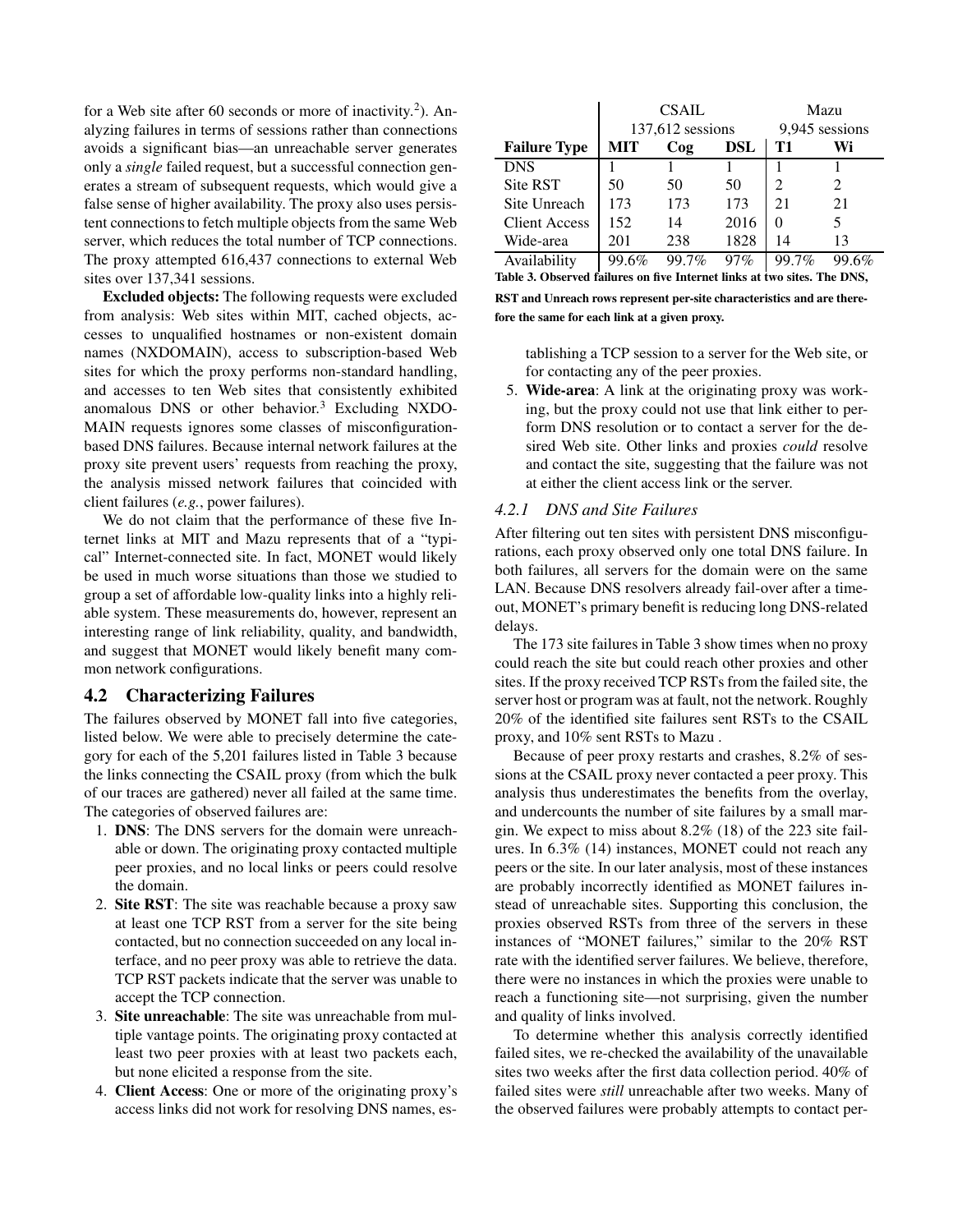

**Figure 10. MONET performance at CSAIL. MONET with waypoint selection is nearly as effective as using all paths concurrently, but with only 10% overhead. The MIT+Cogent+DSL and MIT+ICP peers lines use the paths concurrently without waypoint selection delays.**

manently failed or non-existent sites.

To better understand how MONET could overcome failures that prevent a client from reaching properly functioning sites, the rest of this analysis excludes positively identified server-side failures. To put these numbers in perspective, Section 4.2.1 examines the (site failure-included) performance of MONET to both all sites, and to a more reliable subset of replicated sites.

#### *4.2.2 Client access link failures*

Most links other than the DSL line displayed good availability—near 99.9%. Such high link availability is expected in the environments we measured; for example, MIT (one of the CSAIL proxy's upstream links) is itself connected to the Internet to three upstream ISPs. The remaining unavailability occurred despite the relatively high availability of the links themselves; BGP multi-homing does not provide an end-to-end solution to failures or problems that occur in the middle of the network or close to the server.

We observed one ten-hour failure of the Mazu wireless link during two weeks of monitoring, but it occurred from 9:45pm until 7:45am when little traffic was being replayed through the proxy. The DSL link experienced one 14-hour failure and numerous smaller failures over several months.

We also measured the "global" availability of each link by constantly probing whether or not the link could reach any of the 13 root nameservers. The availability of the links when measured in this fashion is very close to the availability measured through MONET (see [6] for details).

## **4.3 How Well does MONET Work?**

The CSAIL proxy has provided uninterrupted service through 20 major network outages over a 12-month period.<sup>4</sup> One of our most notable results was the ability of a cheap DSL line to improve the availability of the MIT network connection by over an order of magnitude, which we discuss below.

Much of the following analysis concentrates on the effect that MONET has on long delays and failures. To see the overall effects of the proxy, we examine the cumulative distribution of requests whose DNS resolution and SYN ACK were received in a certain amount of time, omitting positively identified server failures. Figure 10 shows the "availability" CDFs for MONET and its constituent links at the CSAIL proxy, produced by calculating the fraction of sessions that successfully connected within the time specified by the x-coordinate. This graph and those that follow are in log-scale. The  $y$ -axis for the graphs starts near the 90th percentile of connections. The top line, "All concurrently," shows availability when using all paths concurrently, which the proxy performed to gather trace data. A waypoint algorithm simulator picks the order in which MONET's waypoint selection algorithm uses these links, and examines the performance of combinations of the constituent links and peer proxies. MONET's waypoint selection algorithm (Section 2.2) rapidly approaches the "All concurrently" line, and outperforms all of the individual links.

MONET has two effects on availability. First, it reduces exceptional delays. For example, on the Cogent link in Figure 10, 2% of the HTTP sessions require more than 3 seconds to complete DNS resolution and a TCP connect(). Combining the MIT link with the Cogent link (which is already one of MIT's upstream ISPs) provides only a small improvement, because packets leaving MIT for many destinations already travel via Cogent. When these links are augmented with a DSL line, however, only 1% of sessions fail to connect within three seconds. The improvements in the 1-3 seconds range are primarily gained by avoiding transient congestion and brief glitches.

The second effect MONET has is improving availability in the face of more persistent failures. Overall, MONET improves availability due to to non-server failures by at least an order of magnitude (*i.e.*, by at least one "nine"). The "MIT+ICP peers" curve in Figure 10 shows that adding remote proxies to a high-uptime link (MIT) can create a more robust system by allowing application-level path selection using existing path diversity. A proxy can realize similar availability benefits by augmenting its primary link with a slower and less reliable DSL line ("MIT+Cogent+DSL"). If a site's primary link is already extremely good, the peer proxy solution increases availability without requiring additional network connectivity, and without periodically directing requests via a much slower DSL line. The benefits of using MONET without local link redundancy will, of course, be limited by the overall availability of the local link. For example, "MIT+ICP peers" achieves 99.92% availability, nearly three times better than the MIT link alone.

#### *4.3.1 Overhead*

MONET's waypoint selection algorithm nearly matches the performance of "All concurrently," but adds only 10% more SYNs and 5% more ICP+ packets than a client without MONET. The average Web request (retrieving a single object) handled by our proxy required about 18 packets, so this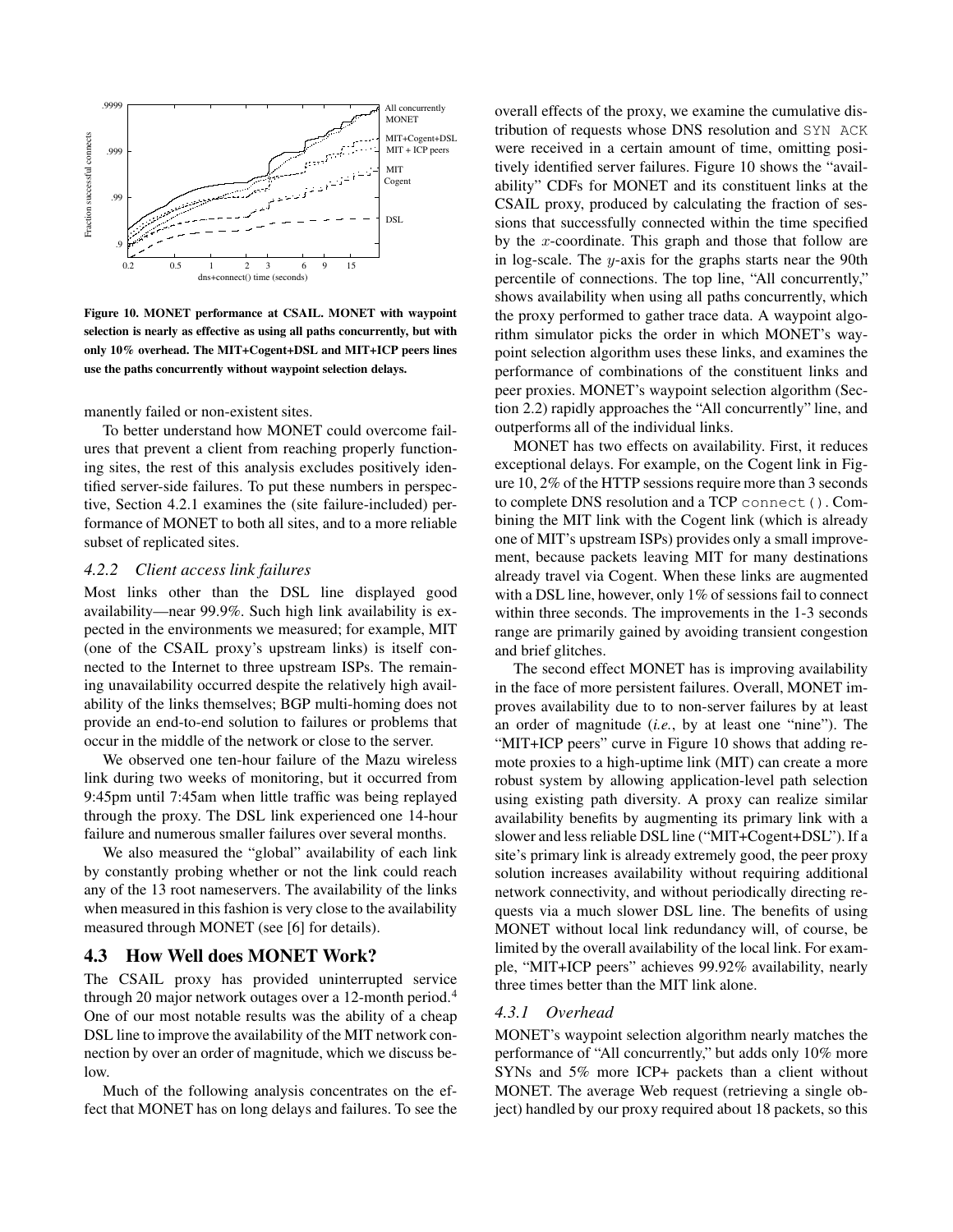additional overhead comes to about 7% of the total packet load, and is a negligible addition to the byte count. The added packets are small—TCP SYN packets are 40 bytes, and the ICP+ query packets are on average around 100 bytes. The mean Web object downloaded through the MIT proxy was 13 kilobytes. The extra SYN and ICP+ packets added by MONET therefore amount to an extra nine bytes per object on average.

The simulation of the waypoint selection algorithm chose a random link to use either 5% or 10% of the time. The benefit of more frequent link probes was at most a 100-200 ms savings in the amount of time it took to find an alternate path when the first path MONET attempted to use had failed—and oftentimes, there was little benefit at all. These latency reductions do not appear to justify the corresponding increase in overhead. A better algorithm might find a better ordering of links for fail-over (*e.g.*, by discovering links whose behavior appears uncorrelated), but because failures are relatively unpredictable, we believe that overcoming transient failures is best done by attempting several alternate links. Waypoint selection avoids links and peers that fail for longer than a few seconds, but does not improve latency in the shorter ranges.

Because of remote proxy failures, random path selection performed poorly. We also simulated MONET using a static retransmit timer instead of using the rttvar-derived value. With careful tuning for each proxy, the static value could provide good performance with low overhead, but could not adapt to changing conditions over time.

MONET also introduces overhead from additional DNS lookups. As noted in Section 2.2.2, we believe a MONET with multiple local Internet connections should always send at least two DNS queries. Because DNS queries are frequently cached, the overhead is small—the MONET proxy performed 82,957 DNS lookups to serve 2.1 million objects. The mean packet size for the proxy's DNS queries was 334 bytes. Assuming that the average DNS lookup requires 1.3 packets in each direction [17], duplicating all DNS requests would have added 34 megabytes of traffic over 1.5 months, or 0.1% of the 27.5 gigabytes served by the proxy. Given that between 15 and 27% of queries to the root nameservers are junk queries [17], it is unlikely that the wide deployment of MONET-like techniques would have a negative impact on the DNS infrastructure, particularly since a shared MONET proxy helps aggregate individual lookups through caching.

## *4.3.2 How well could MONET do?*

The top two lines in Figure 10 show the performance of all paths ("All concurrently") and MONET's waypoint selection, respectively. At timescales of 1-2 seconds, the scheme that uses all paths out-performs MONET, because a transient loss or delay forces MONET to wait a few round-trip times before attempting a second connection. Before this time, MONET approximates the performance of its best link; by 1 second, MONET approaches the performance of using two links concurrently.

At longer durations of two to three seconds, MONET comes very close to the performance of all-paths. A part of the difference between these algorithms arises from mispredictions by the waypoint algorithm, and a part probably arises from a conservative choice in our waypoint prediction simulator. The simulator takes the "all paths" data as input, knowing, for instance, that a particular connection attempt took three seconds to complete. The simulator conservatively assumes that the same connection attempt one second later would *also* take three seconds to complete, when in reality it would probably be shorter if the problem were transient.

# **4.4 Server Failures and Replicated Sites**

MONET still improves availability, though less dramatically, in the face of site failures. MONET is more effective at improving availability to replicated or multi-homed sites than to single-homed sites. The leftmost graph in Figure 11 shows the performance of the "all paths" testing with server failures included. This graph includes requests to non-existent servers that could never succeed—the 40% of servers that were *still* unreachable after two weeks—and represents a lower bound on MONET's benefits.

Replicated Web sites, in contrast, generally represent a sample of more available, and presumably well-managed, sites. This category of sites is an imperfect approximation of highly available sites—at least one of the popular multihomed sites in our trace exhibited recurring server failures but as the data illustrated in Figure 11 shows, these sites do exhibit generally higher availability than the average site. The replicated services we measured typically used combinations of clustering, BGP multi-homing, and low-TTL DNS redirection to direct clients to functioning servers.<sup>5</sup>

23,092 (17%) of the sessions we observed went to Web sites that advertised multiple IP addresses. Web sessions to these multiple-address sites are dominated by Content Delivery Networks (CDNs) and large content providers. For example, Akamai, Speedera, the New York Times, and CNN account for 53% of the sessions.

Intriguingly, a single link's access to the multiply announced subset of sites is *not* appreciably more reliable than accesses to all sites (Figure 11, right). The MIT connection achieved 99.4% reachability to all sites, and 99.5% to the multi-homed site subset. When augmented with peer proxies, the MIT connection achieved 99.8% availability. Using all local interfaces, MONET achieved 99.92%, and reached 99.93% after just *six seconds* when using both its local interfaces and peer proxies.

MONET's reduction of network failures is more apparent when communicating with replicated sites. The improved performance in accessing these sites shows that MONET's use of multiple server addresses is effective, and that MONET's techniques complement CDN-like replication to further improve availability.

The foregoing analysis counted as replicated *all* sites that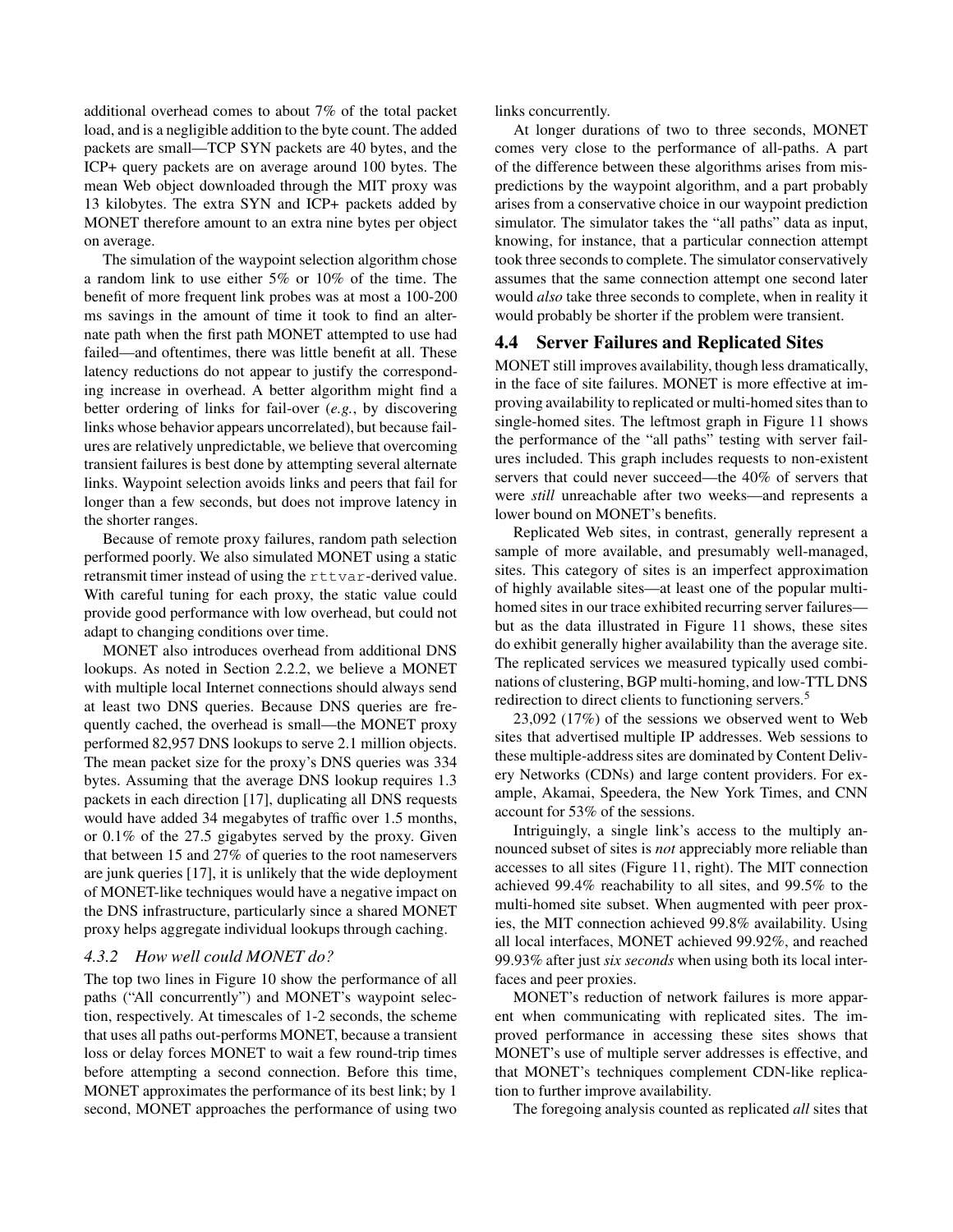

Figure 11. HTTP session success, including server failures, through the CSAIL proxy to all servers (left) and only multi-homed servers (right). The success rate of the base links is unchanged, but MONETs effectiveness is enhanced when contacting multi-homed services.

advertised multiple IP addresses. We assigned sites to a content provider by a breadth-first traversal of the graph linking hostnames to IP addresses, creating clusters of hosted sites. We manually identified the content provider for the largest clusters and created regular expressions to match other likely hosts within the same provider. These heuristics identified 1,649 distinct IP addresses belonging to 38 different providers. While this method will not wrongly assign a request to a content provider, it is not guaranteed to find *all* of the requests sent to a particular provider.

## **4.5 Discussion and Limitations**

MONET masked numerous major failures at the borders of its host networks and in the wide-area. In the cable modem deployment, its ability to balance load between multiple access links provided appreciable performance gains. MONET's benefits are, however, subject to several limitations, some fundamental and some tied to the current implementation:

**Site failures:** Two power failures at the CSAIL proxy created failures that MONET could not overcome.<sup>6</sup> Improvements provided by the proxy are bounded by the limitations of its environment, which may represent a more significant obstacle than the network in some deployments.

**Probes do not always determine success:** A failed Internet2 router near MIT's border began dropping most packets larger than 400 bytes. Because MONET uses small ( $\sim 60$ byte) SYN packets to probe paths, the proxy was ineffective against this bizarre failure. While MONET's probes are more "end-to-end" than the checks provided by other systems, there are failures that could be specifically crafted to defeat a MONET-like system. A higher-level progress check that monitored whether or not data was still flowing on an HTTP connection could provide resilience to some of these failures and to mid-stream failures by re-issuing the HTTP request if necessary. Such solutions must avoid undesirable side-effects such as re-issuing a credit card purchase.

**Software failures**. Several Web sites could never be reached directly, but could always be contacted through a remote proxy. These sites sent invalid DNS responses that were accepted by the BIND 8 name server running on the remote proxies, but that were discarded by the BIND 9 nameserver on the multi-homed proxies. While these anomalies were rare, affecting only two of the Web sites accessed through the MIT proxy, they show some benefits from having diversity in software implementations in addition to diversity in physical and network paths.

**Download times**. Initial connection latency is a critical factor for interactive Web sessions. Total download time, however, is more important for large transfers. Earlier studies suggest that connection latency is effective in server selection [11], but there is no guarantee that a successful connection indicates a low-loss path. We briefly tested whether this held true for the MONET proxies. A client on the CSAIL proxy fetched one of 12,181 URLs through two randomly chosen paths at a time to compare their download times, repeating this process 240,000 times over 36 days. The SYN response time correctly predicted the full HTTP transfer 83.5% of the time. The objects fetched were a random sample from the static objects downloaded by users of our proxy.

## **5 Related Work**

**Benefits from path choice.** The RON [7], Detour [31] and Akarouting [23] studies demonstrated that providing clients with a choice of paths to the server increases both peformance and reliability. The RON study found that single-hop overlay routing provided most of the benefits achievable by overlay routing. The recent SOSR work expanded upon these findings, showing that selecting just four random intermediaries provided excellent reliability with low overhead [15]. The SOSR study focused on failures lasting between 30 seconds to six minutes; the MONET results suggest that the SOSR results also apply at shorter time-scales.

Akella *et al.* found that multi-homing two local links us-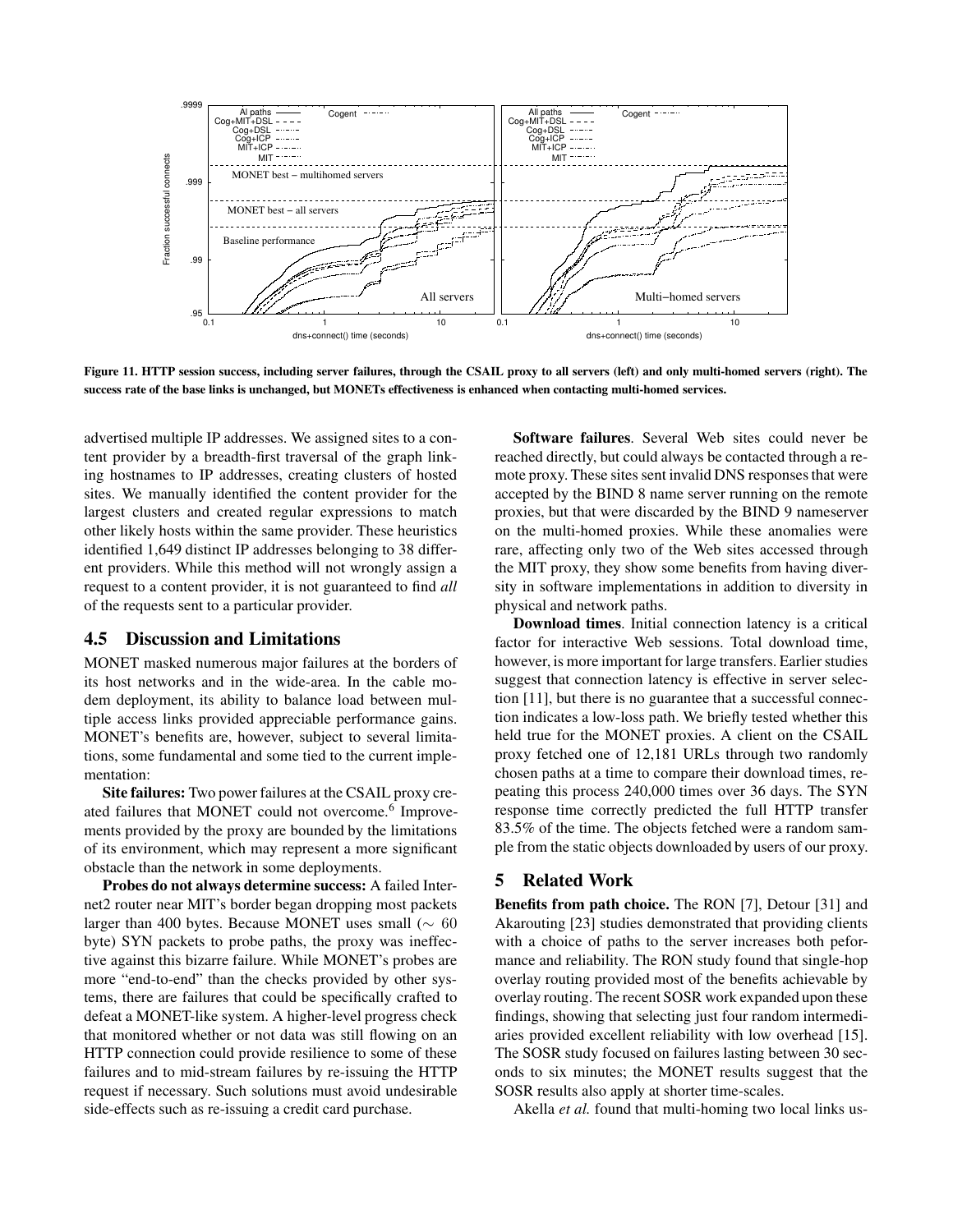ing route control can improve latency by about 25% [2]. The improvements are insensitive to the exact route control mechanism and measurement algorithms [4]. These results complement our findings: MONET focuses primarily on strategies for achieving the reliability benefits of multihoming (the worst 5 percent of responses), while these studies focus on latency improvements.

Their more recent study of five days of pings between 68 Internet nodes found that most paths have an availability of around 99.9% [3]. These numbers are consistent with our estimates of link failure rates; the remainder of our breakdown analyzes the contribution of other sources of failure and extends this analysis to a much wider set of hosts.

Commercial products like Stonesoft's "Multi-Link Technology" send multiple TCP SYNs to servers to multi-home clients without BGP [36]. RadWare's "LinkProof" pings a small set of external addresses to monitor connectivity on each link, failing over if a link appears down [14]. These systems, and others, can help balance load across multiple links [16]

The Smart Clients approach downloads mobile code to clients, providing flexible and effective server selection. [40]. MONET achieves many of the same reliability benefits without changes to name resolution and without mobile code.

**Content Delivery Networks** (CDNs) such as Akamai [1] and CoDeen [27] use DNS, server redirects, and client proxy configuration to redirect clients to intermediate nodes, which cache content for quicker access. CDNs deliver replicated popular content and are particularly effective in the face of flash crowds [34, 35], but, without additional reliability mechanisms like those discussed in this paper, are not as effective against network disruptions to un-cached content and access link failures. In fact, our results showed that MONET can improve the performance of CDN-hosted sites.

CoDNS [28] masks DNS lookup delays by proxying DNS requests through peers. When CoDNS does not hear a DNS response from its local nameserver within a short static timeout (200 to 500ms, typically), the CoDNS resolver forwards the query to a peer node. When a majority of recent requests get resolved through a peer node, CoDNS instead immediately sends all queries both locally and through the peer.

**Multi-homing Techniques.** BGP-based techniques recover only from link failures, and require a few minutes to do so [20]. BGP's route aggregation suppresses the announcement of failures within an aggregate, financial and technical requirements preclude many small clients from using it. These limitations are partly addressed by traffic control systems and higher-layer multi-homing techniques.

RouteScience [30] and SockEye [32] use end-to-end measurements to select outbound routes for networks with multiple BGP-speaking Internet links. To control the inbound link, the following systems change the IP address from which traffic originates, forcing traffic to return to one machine augmented with multiple Internet connections or to a specific overlay node. SOSR, Detour, and NATRON [39] all interpose a NAT on outbound traffic; MONET uses an application-layer proxy. While NAT is more general, the MONET proxy provides more information and is easier to partially deploy (Section 2.3). All of these approaches change the outbound IP address in some fairly intrusive way.

# **6 Conclusion**

This paper presented MONET, a Web proxy system to improve the end-to-end client-perceived availability of accesses to Web sites. MONET masks several kinds of failures that prevent clients from connecting to Web sites, including access link failures, Internet routing failures, DNS failures, and a subset of server-side failures. MONET masks these failures by obtaining and exploring multiple paths between the proxy and Web sites, considering paths via its multi-homed local links, via peer MONET proxies, and to multiple server IP addresses. MONET incorporates a waypoint selection algorithm that allows a proxy to explore these different paths with little overhead, while also achieving quick failure recovery, usually within a few round-trip times.

In contrast to approaches that improve a specific component of the end-to-end path from Web client to server, MONET incorporates simple, reusable failure-masking techniques that overcome failures in many different components.

We deployed a single-proxy multi-homed MONET two years ago. The version of the system described in this paper using multiple proxies has been operational for over 18 months, and has been in daily use by a user community of at least fifty users. The MONET code is publicly available.

Our experimental analysis of traces from a real-world MONET deployment show that MONET corrected nearly *all* observed failures where the server (or the server access network) itself had not failed. MONET's simple waypoint selection algorithm performs almost as well as an "omniscient" scheme that sends requests on all available interfaces. In practice, for a modest overhead of 0.1% (bytes) and 6% (packets), we find that between 60% and 94% of all observed failures can be eliminated (on the different measured physical links), and the "number of nines" of non-server-failed availability can be improved by one to two nines.

Our experience with MONET suggests that Web access availability can be improved by an order of magnitude or more using an inexpensive and relatively low speed link (*e.g.*, a DSL link), or using a few other peer proxies. The techniques incorporated in MONET demonstrate that the cost of high Web access availability (three to four "nines") need not be daunting.

We believe that MONET's end-to-end approach addresses all the reasons for service unavailability and our experimental results show that these failures are maskable, except